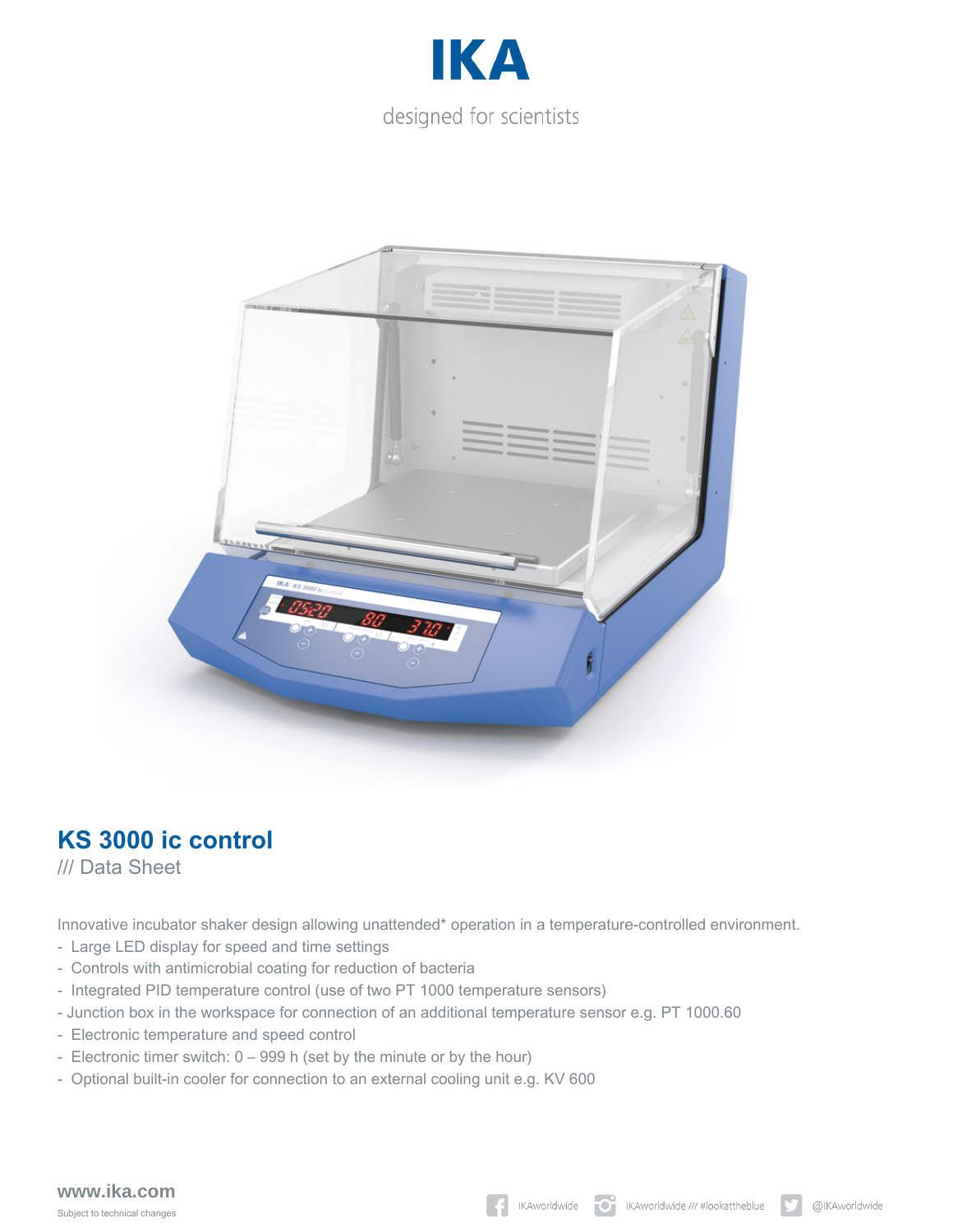

- Unit switches off automatically if disturbed
- Unit stops automatically when hood is lifted
- Collecting tray with drain hose on rear of unit
- Simple operation
- All functions can be controlled and documented with labworldsoft®
- Attachements are not included in delivery, please order seperatly

Shaking movement: orbital Orbital diameter: 20 mm Max. shaking weight (with attachment): 7,5 kg Infinitely adjustable speed range: 10 - 500 rpm Heat output: 1.000 W Temperature range: RT + 5 °C to 80 °C